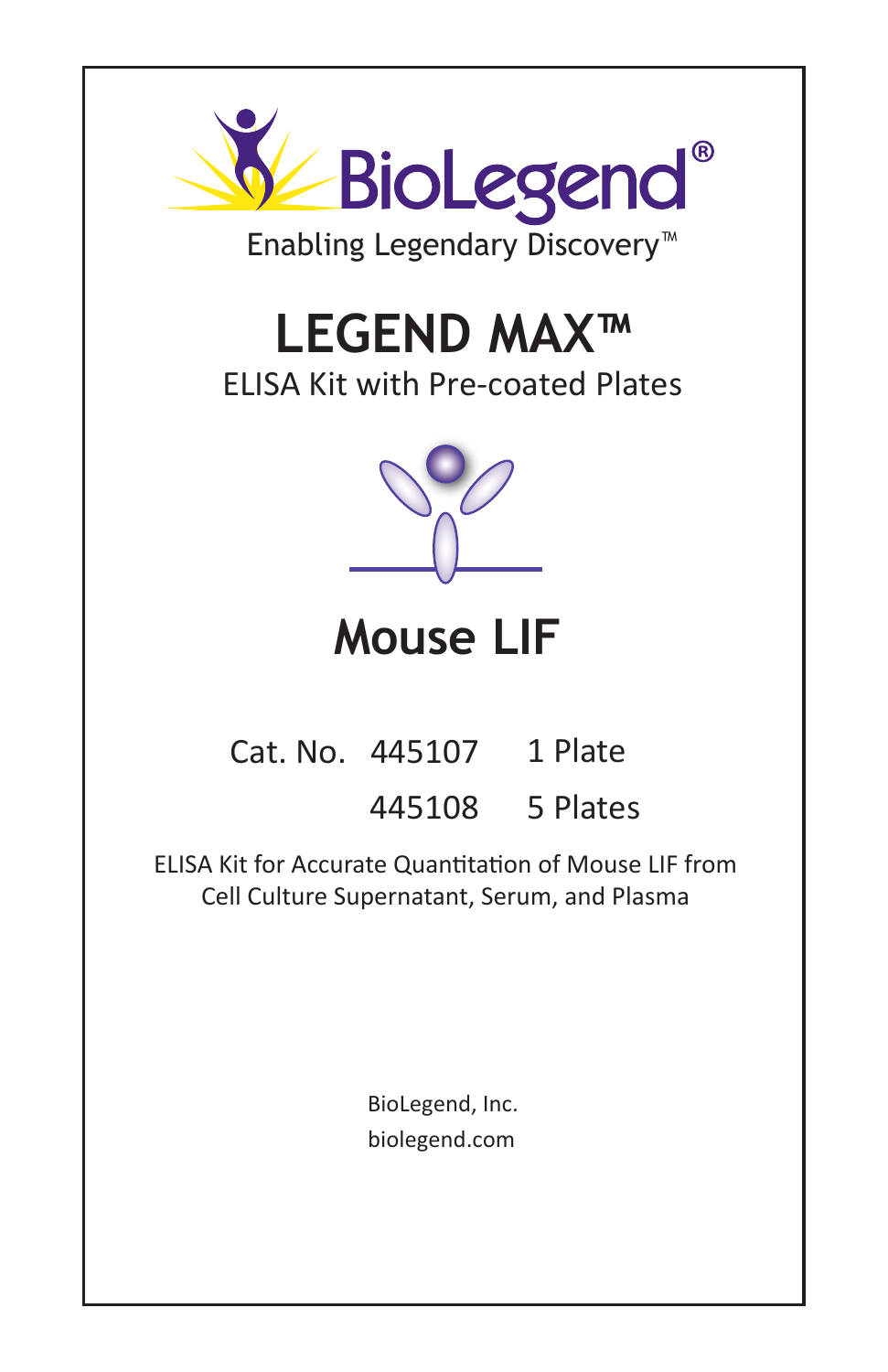## *It is highly recommended that this manual be read in its entirety before using this product. Do not use this kit beyond the expiration date.*

For Research Purposes Only. Not for use in diagnostic or therapeutic procedures. Purchase does *not include or carry the right to resell or transfer this product either as a stand-alone product or as a component of another product. Any use of this product other than the permied use*  without the express written authorization of BioLegend is strictly prohibited.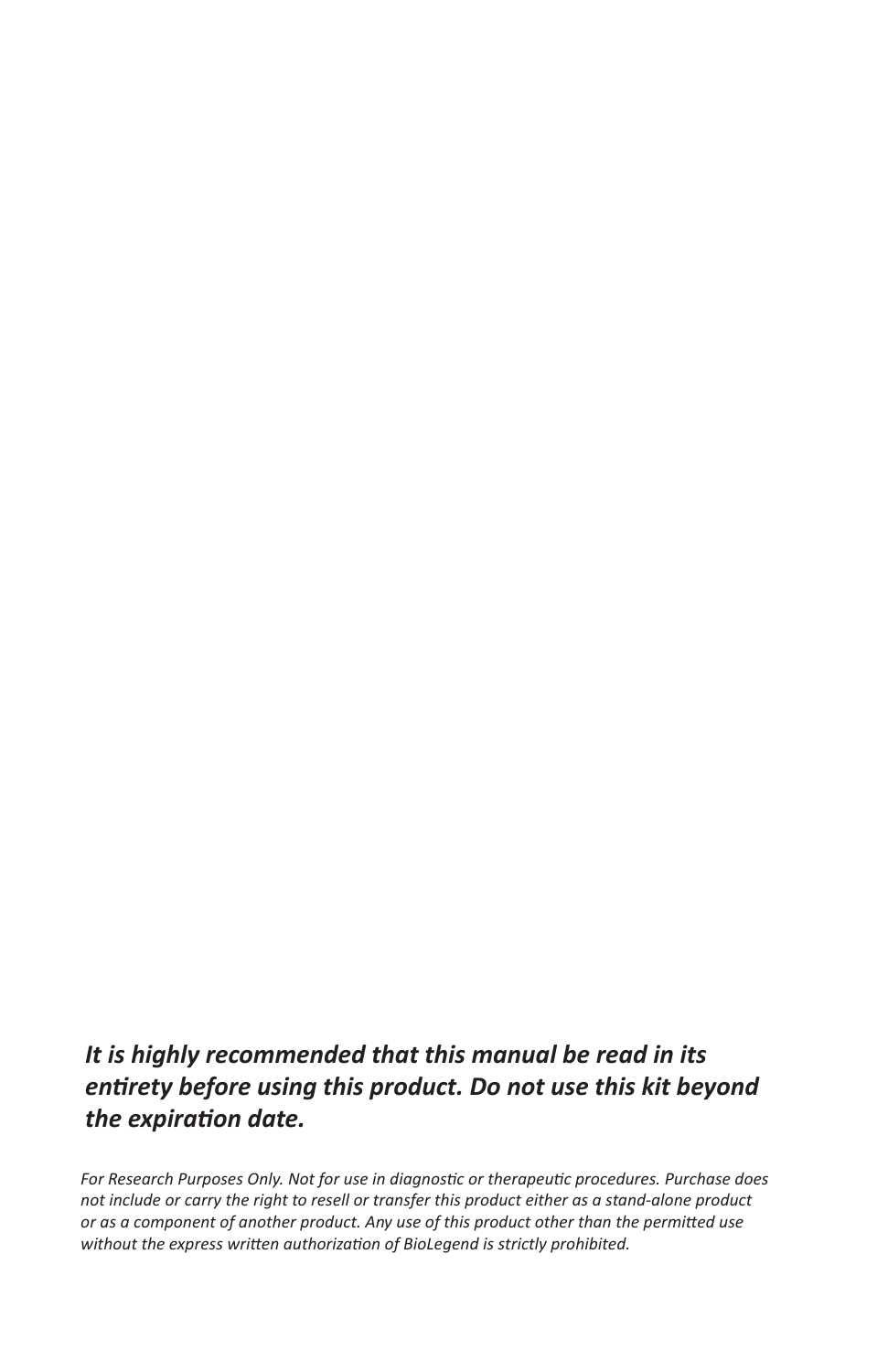# **Table of Contents Page**

| 2  |
|----|
| 3  |
| 3  |
| 4  |
| 4  |
| 5  |
| 5  |
| 6  |
| 8  |
| 9  |
| 9  |
| 10 |
| 10 |
| 10 |
| 10 |
| 10 |
| 11 |
|    |
| 11 |
| 13 |
|    |
| 16 |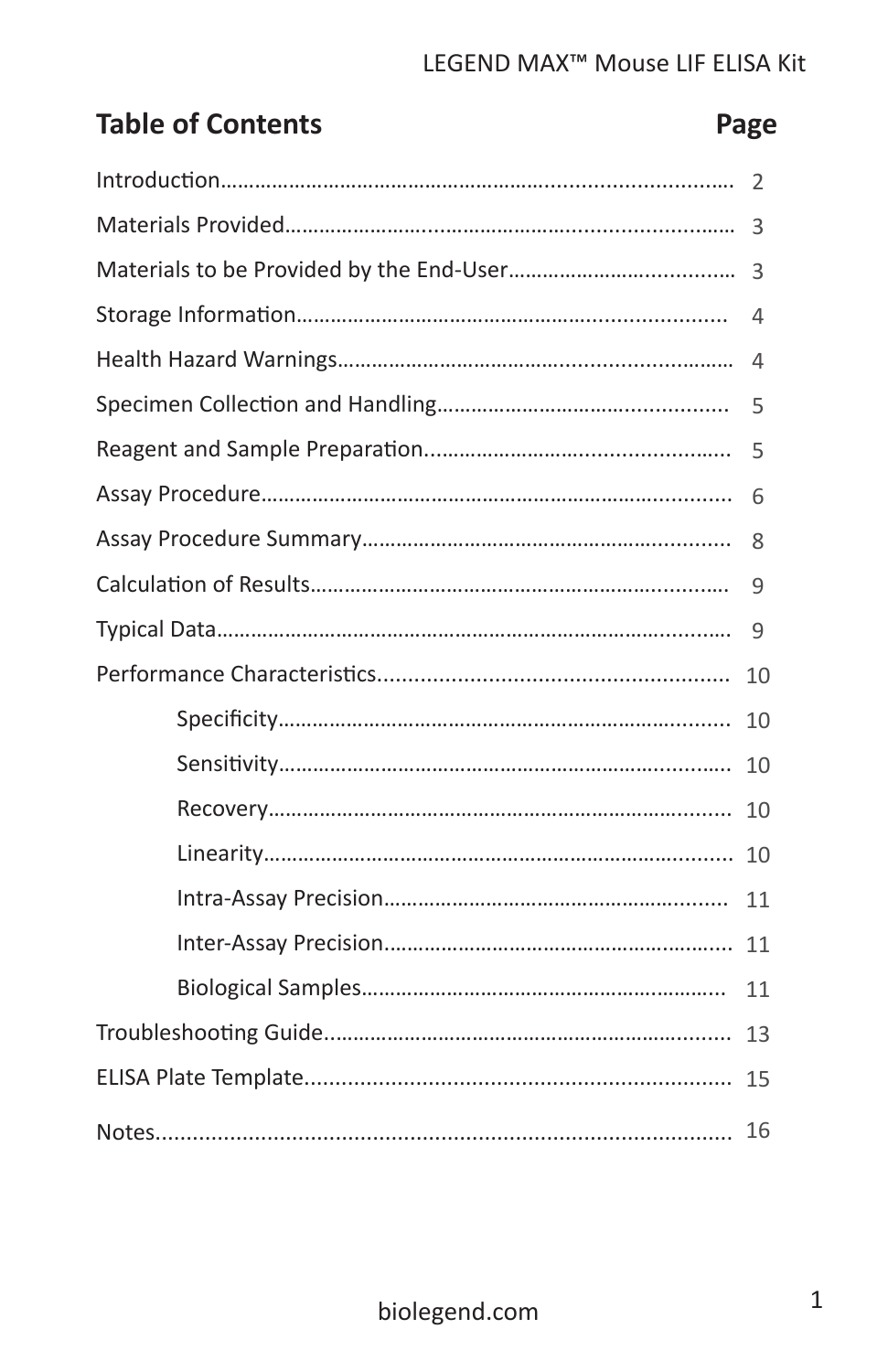#### **Introduction:**

LIF stands for Leukemia Inhibitory Factor. It belongs to the IL-6 family of cytokines, and is a variably glycosylated, secreted protein with a mass of 38-67kD. The mature mouse form has 180 amino acids, and contains six conserved cysteines which form three intramolecular disulfide bonds. The protein itself forms a four-helix bundle fold. There are two isoforms of mouse LIF formed by alternative splicing that differ by their localization signals. Mouse LIF shares 92% and 78% amino acid identity with rat LIF and human LIF, respectively.

LIF was originally named for its observed function to promote differentiation of mouse M1 leukemic myeloid cell line into macrophages. It often has contradictory effects within different contexts, either stimulating cell proliferation, or inducing differentiation and apoptosis. LIF has been an important laboratory tool to help maintain stem cell pluripotency. It is involved in the mechanisms of embryonic implantation, inflammatory disorders such as arthritis, immunomodulation, carcinogenesis, and neoplasia-associated cachexia.

LIF binds to both LIF Rα and gp130 on the cell surface to form a heterotrimeric complex, which initiates cell signalling through the JAK-STAT pathway. LIF can also activate the MAPK, PI3K, and p53 signalling pathways. Soluble forms of both binding partners do exist in circulation, and potentially serve to further regulate LIF action.

BioLegend's LEGEND MAX™ Mouse LIF ELISA Kit is a Sandwich Enzyme-Linked Immunosorbent Assay (ELISA) with a 96-well strip plate that is pre-coated with a goat polyclonal anti-mouse LIF capture antibody. The Detection Antibody is a biotinylated goat polyclonal anti-mouse LIF antibody. This kit is specifically designed for the accurate quantitation of mouse LIF from cell culture supernatant, serum, and plasma. It is analytically validated with ready-to-use reagents.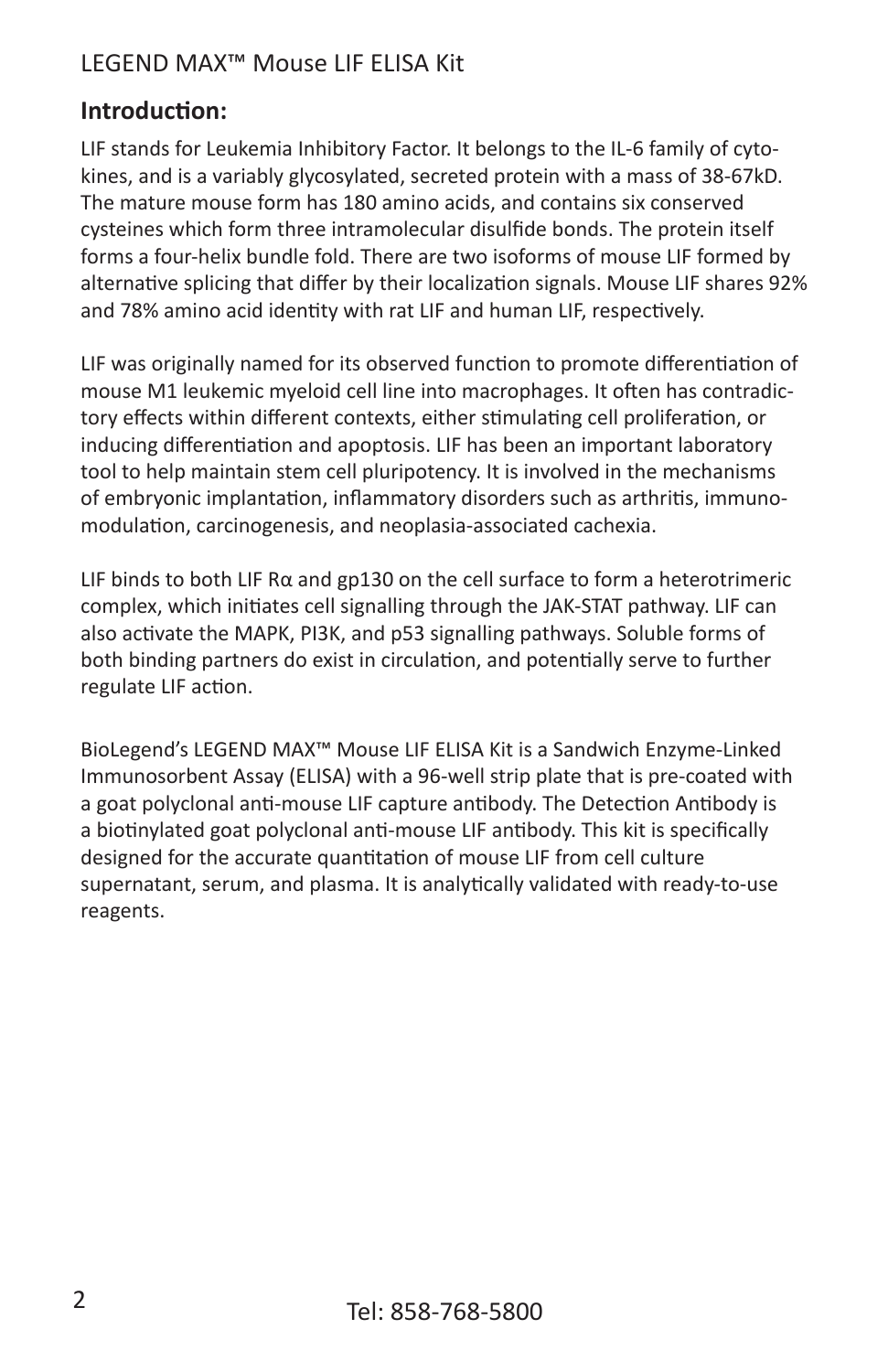#### **Materials Provided:**

| <b>Description</b>                                        | Quantity<br>$(1$ plate) | Quantity<br>(5 plates) | <b>Volume</b><br>(per bottle) | Part# |
|-----------------------------------------------------------|-------------------------|------------------------|-------------------------------|-------|
| Anti-mouse LIF Pre-<br>coated 96-well Strip<br>Microplate | 1 plate                 | 5 plates               |                               | 76292 |
| Mouse LIF<br>Detection Antibody                           | 1 bottle                | 5 bottles              | $12 \text{ mL}$               | 76293 |
| Mouse LIF Standard                                        | 1 vial                  | 5 vials                | lyophilized                   | 76295 |
| Avidin-HRP                                                | 1 bottle                | 5 bottles              | $12 \text{ mL}$               | 77897 |
| Assay Buffer A                                            | 1 bottle                | 5 bottles              | $25 \text{ mL}$               | 78232 |
| Wash Buffer (20X)                                         | 1 bottle                | 5 bottles              | 50 mL                         | 78233 |
| <b>Substrate Solution F</b>                               | 1 bottle                | 5 bottles              | $12 \text{ mL}$               | 79132 |
| <b>Stop Solution</b>                                      | 1 bottle                | 5 bottles              | $12 \text{ mL}$               | 79133 |
| <b>Plate Sealers</b>                                      | 4 sheets                | 20 sheets              |                               | 78101 |

#### **Materials to be Provided by the End-User:**

- Microplate reader able to measure absorbance at 450 nm
- Adjustable pipettes to measure volumes ranging from 1 µL to 1,000 µL
- Deionized water
- Wash bottle or automated microplate washer
- Log-Log graph paper or software for data analysis
- Tubes to prepare standard dilutions
- Timer
- Plate Shaker
- Polypropylene vials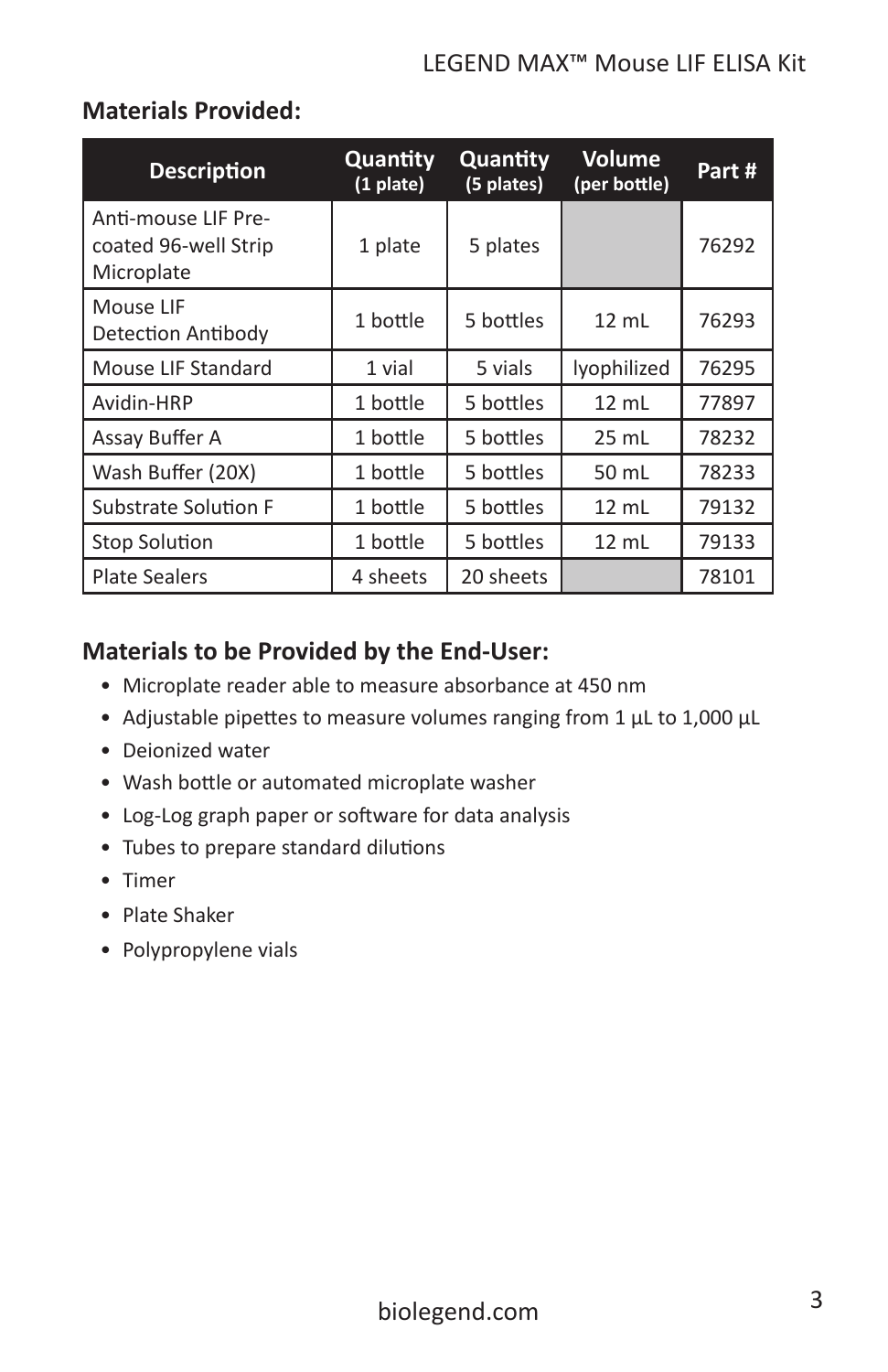## **Storage Information:**

Store unopened kit components between 2°C and 8°C. Do not use this kit beyond its expiration date.

| <b>Opened or Reconstituted Components</b> |                                                                                                                                                                                                                                                                 |  |
|-------------------------------------------|-----------------------------------------------------------------------------------------------------------------------------------------------------------------------------------------------------------------------------------------------------------------|--|
| Microplate Strips                         | If not all microplate strips are used, remove the excess<br>strips by pressing up from underneath each strip. Place<br>excess strips back in the foil pouch with the included des-<br>iccant pack and reseal. Store between 2°C and 8°C for up<br>to one month. |  |
| Standard                                  | The remaining reconstituted standard stock solution can<br>be aliquoted into polypropylene vials and stored at -70°C<br>for up to one month. Avoid repeated freeze-thaw cycles.                                                                                 |  |
| Detection Antibody                        |                                                                                                                                                                                                                                                                 |  |
| Avidin-HRP                                |                                                                                                                                                                                                                                                                 |  |
| Assay Buffer A                            | Store opened reagents between 2°C and 8°C<br>and use                                                                                                                                                                                                            |  |
| Wash Buffer (20X)                         | within one month.                                                                                                                                                                                                                                               |  |
| Substrate Solution F                      |                                                                                                                                                                                                                                                                 |  |
| Stop Solution                             |                                                                                                                                                                                                                                                                 |  |

#### **Health Hazard Warnings:**

- 1. Reagents that contain preservatives may be harmful if ingested, inhaled or absorbed through the skin. Refer to the MSDS online at BioLegend's website for details (www.biolegend.com/msds).
- 2. Substrate Solution F is harmful if inhaled or ingested. Avoid skin, eye and clothing contact.
- 3. To reduce the likelihood of blood-borne transmission of infectious agents, handle all serum, plasma and other biological fluids in accordance with NCCLS regulations.
- 4. Stop Solution contains strong acid and is corrosive. *Wear eye, hand, and face protection.*
- 5. Before disposing of the plate, rinse it with an excess amount of tap water.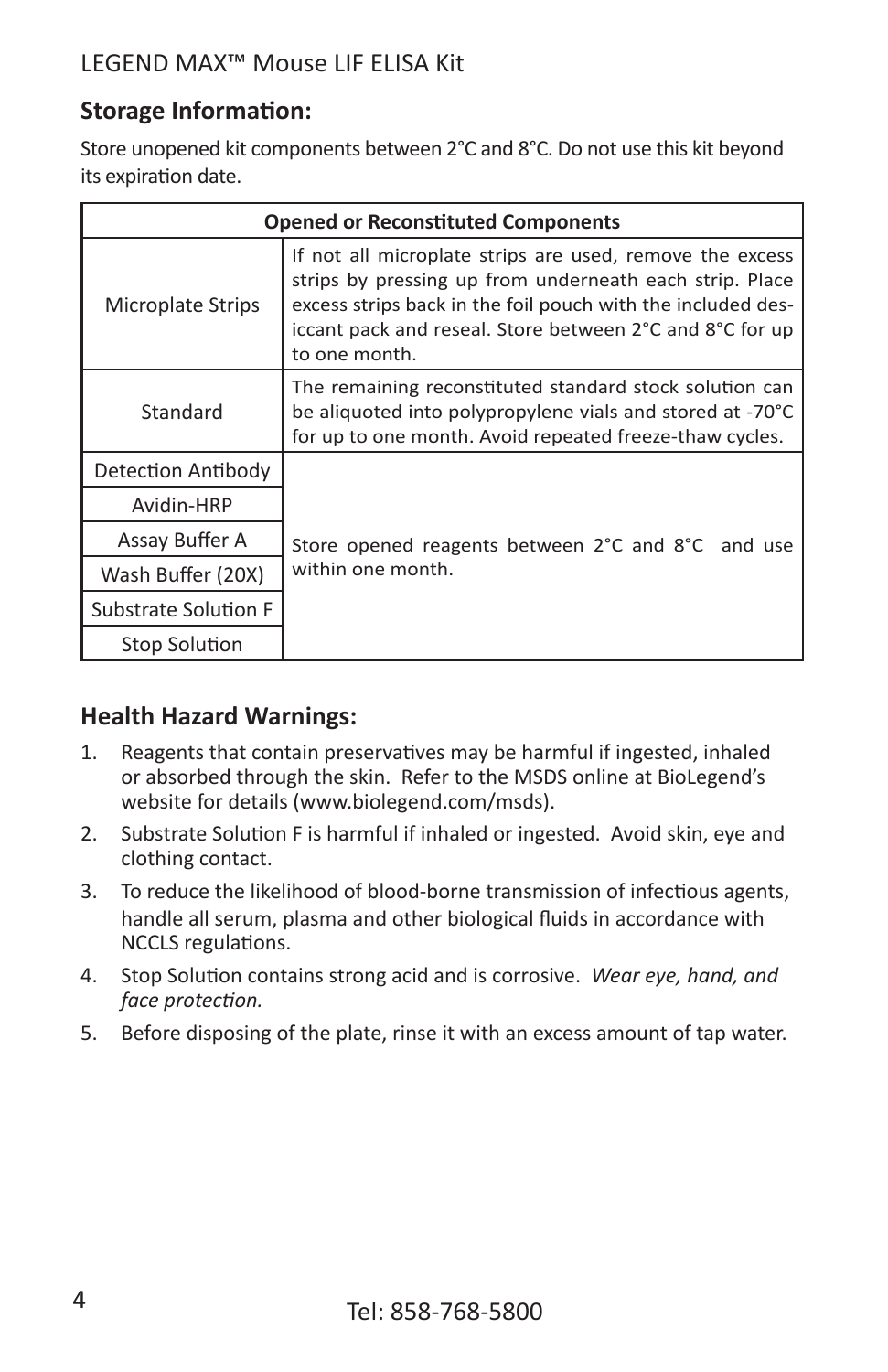### **Specimen Collection and Handling:**

Specimens should be clear and non-hemolyzed. If possible, unknown samples should be run at a number of dilutions to determine the optimal dilution factor that will ensure accurate quantitation.

Cell Culture Supernatant: If necessary, centrifuge all samples to remove debris prior to analysis. It is recommended that samples be stored at < -70°C. Avoid repeated freeze-thaw cycles.

Serum: Use a serum separator tube and allow clotting for at least 30 minutes, then centrifuge for 10 minutes at 1,000 x *g*. Remove serum layer and assay immediately or store serum samples at < -70°C. Avoid repeated freeze-thaw cycles.

Plasma: Collect blood samples in tubes containing an appropriate anticoagulant, and ensure a clean stick with no hemolysis. Centrifuge immediately for 10 minutes at 1,000 x *g*. Carefully remove supernatant and assay immediately or store at < -70°C. Avoid repeated freeze-thaw cycles.

#### **Reagent and Sample Preparation:**

Note: All reagents should be diluted immediately prior to use.

- 1. Dilute the 20X Wash Buffer to 1X with deionized water. For example, make 1 liter of 1X Wash Buffer by adding 50 mL of 20X Wash Buffer to 950 mL of deionized water. If crystals have formed in the 20X Wash Buffer, bring to room temperature and vortex until dissolved.
- 2. Reconstitute the lyophilized Mouse LIF Standard by adding the volume of Assay Buffer A to make a 20 ng/mL standard stock solution (refer to LEGEND MAX™ Kit Lot-Specific Certificate of Analysis/LEGEND MAX™ Kit Protocol). Allow the reconstituted standard to sit at room temperature for 15 minutes, then briefly vortex to mix completely.
- 3. For cell culture supernatant samples, the end user may need to determine the dilution factors in a preliminary experiment. If dilutions are necessary, samples should be diluted in Assay Buffer A.
- 4. It is recommended that serum or plasma samples be analyzed with no dilution.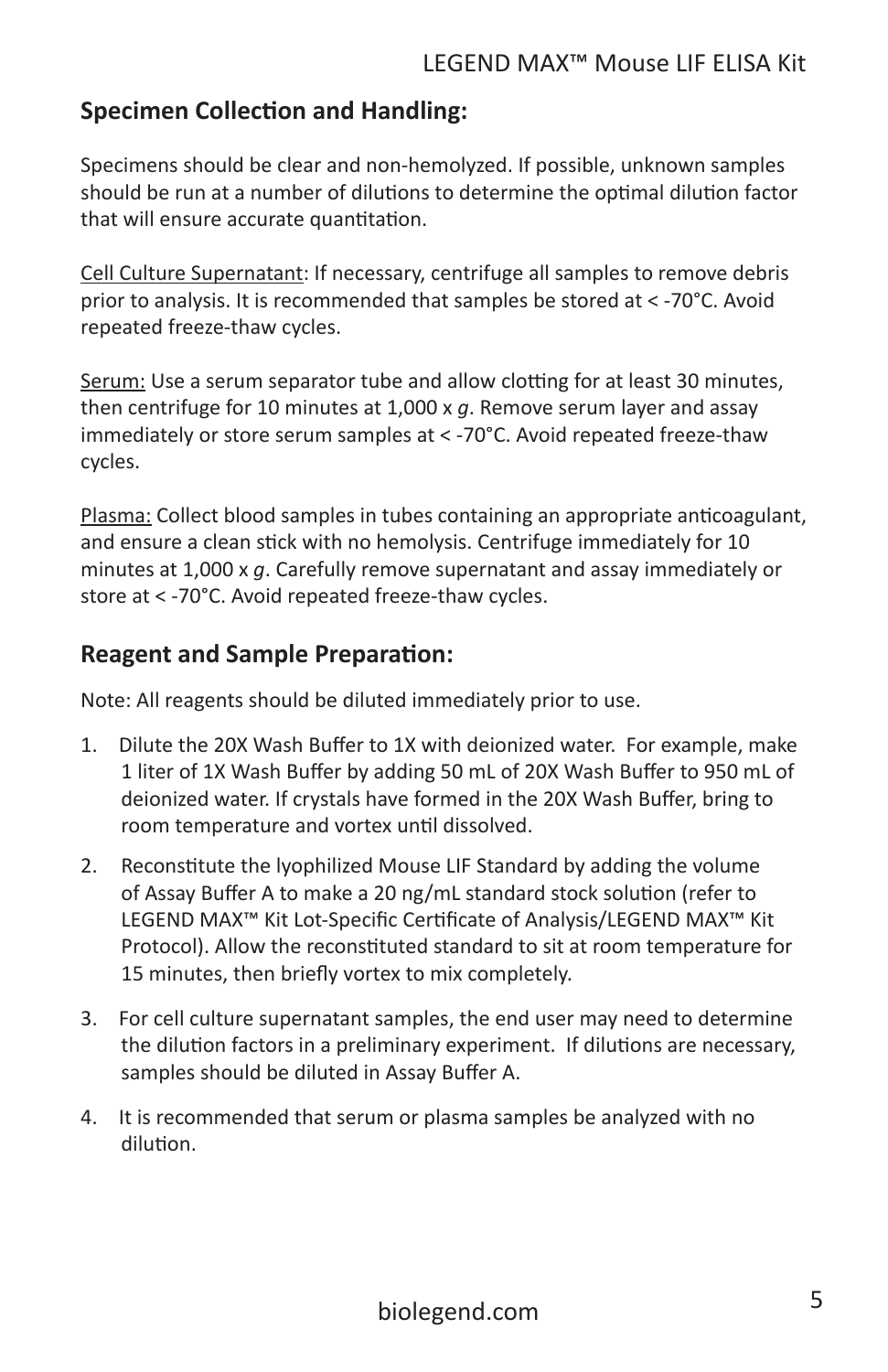## **Assay Procedure:**

- Note: Do not mix reagents from different kits or lots. Reagents and/or antibodies from different manufacturers should not be used with this kit.
- 1. Bring all reagents to room temperature prior to use. It is strongly recommended that all standards and samples be run in duplicate or triplicate. A standard curve is required for each assay.
- 2. If not all microplate strips will be used, remove the excess strips by pressing up from underneath each strip. Place excess strips back in the foil pouch with the included desiccant pack and reseal.
- 3. Prepare 500 µL of the 500 pg/mL top standard by diluting 12.5 µL of the standard stock solution in 487.5 µL of Assay Buffer A. Perform six two-fold serial dilutions of the 500 pg/mL top standard in separate tubes using Assay Buffer A as the diluent. Thus, the mouse LIF standard concentrations in the tubes are 500 pg/mL, 250 pg/mL, 125 pg/mL, 62.5 pg/mL, 31.3 pg/mL, 15.6 pg/mL, and 7.8 pg/mL, respectively. Assay Buffer A serves as the zero standard (0 pg/mL).



- 4. Wash the plate 4 times with 300  $\mu$ L of 1X Wash Buffer per well and blot any residual buffer by firmly tapping the plate upside down on clean, absorbent paper. All subsequent washes should be performed similarly.
- 5. Add 50 μL of Assay Buffer A to each well that will contain either standard dilutions or samples.
- 6. Add 50 μL of standard dilutions or properly diluted samples to the appropriate wells.
- 7. Seal the plate with a Plate Sealer included in the kit and incubate the plate at room temperature for 2 hours while shaking at 200 rpm.
- 8. Discard the contents of the plate into a sink, then wash the plate 4 times with 1X Wash Buffer as in step 4.
- 9. Add 100 μL of Mouse LIF Detection Antibody solution to each well, seal the

6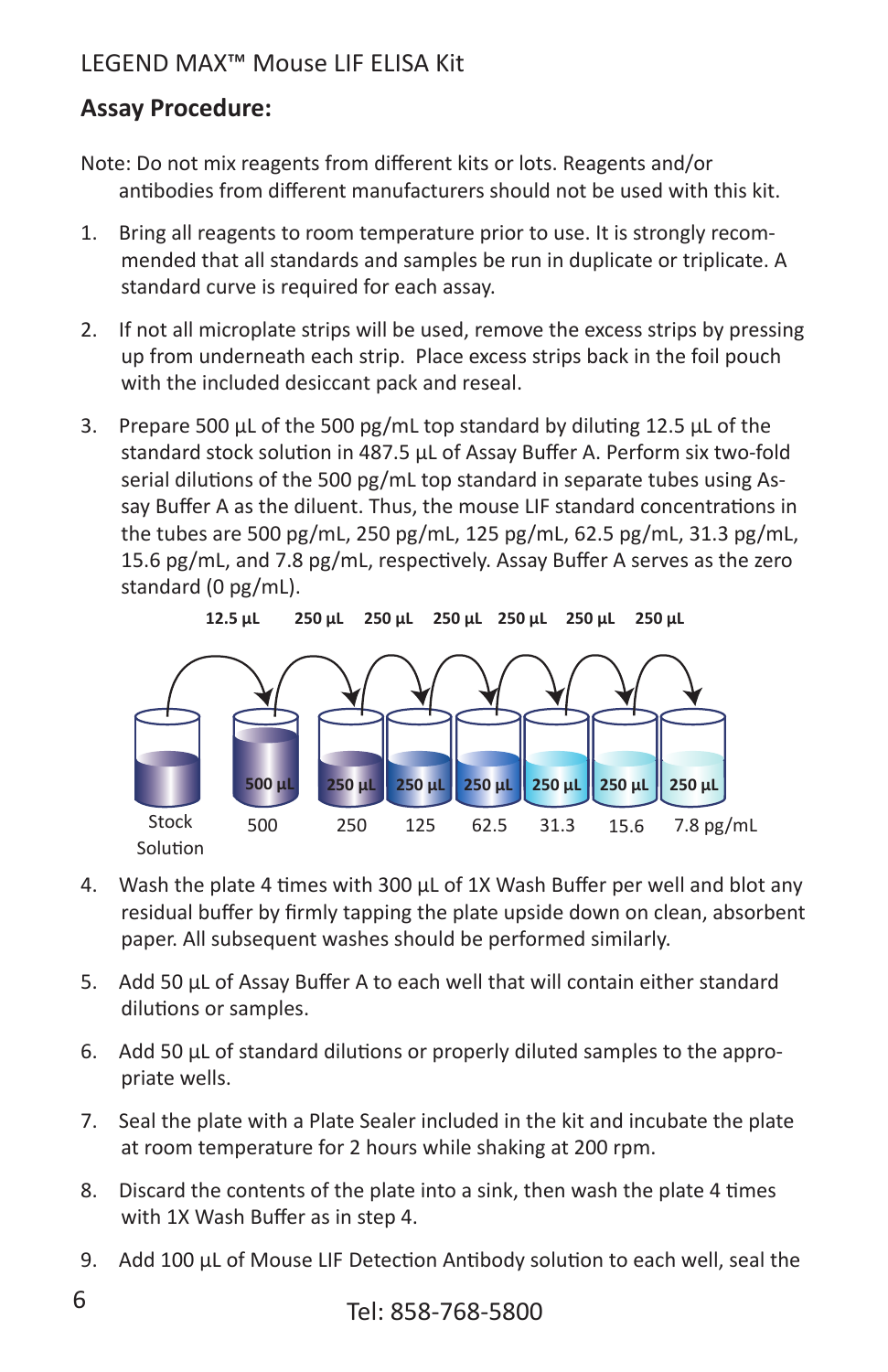plate and incubate at room temperature for 1 hour while shaking.

- 10. Discard the contents of the plate into a sink, then wash the plate 4 times with 1X Wash Buffer as in step 4.
- 11. Add 100 μL of Avidin-HRP solution to each well, seal the plate and incubate at room temperature for 30 minutes while shaking.
- 12. Discard the contents of the plate into a sink, then wash the plate 5 times with 1X Wash Buffer as in step 4. For this final wash, soak wells in 1X Wash Buffer for 30 seconds to 1 minute for each wash. This will help minimize background.
- 13. Add 100 µL of Substrate Solution F to each well and incubate at room temperature for 30 minutes in the dark. Wells containing mouse LIF should turn blue in color with an intensity proportional to its concentration. It is not necessary to seal the plate during this step.
- 14. Stop the reaction by adding 100 µL of Stop Solution to each well. The solution color should change from blue to yellow.
- 15. Read absorbance at 450 nm immediately. If the reader is capable of reading at 570 nm, the absorbance at 570 nm can be subtracted from the absorbance at 450 nm.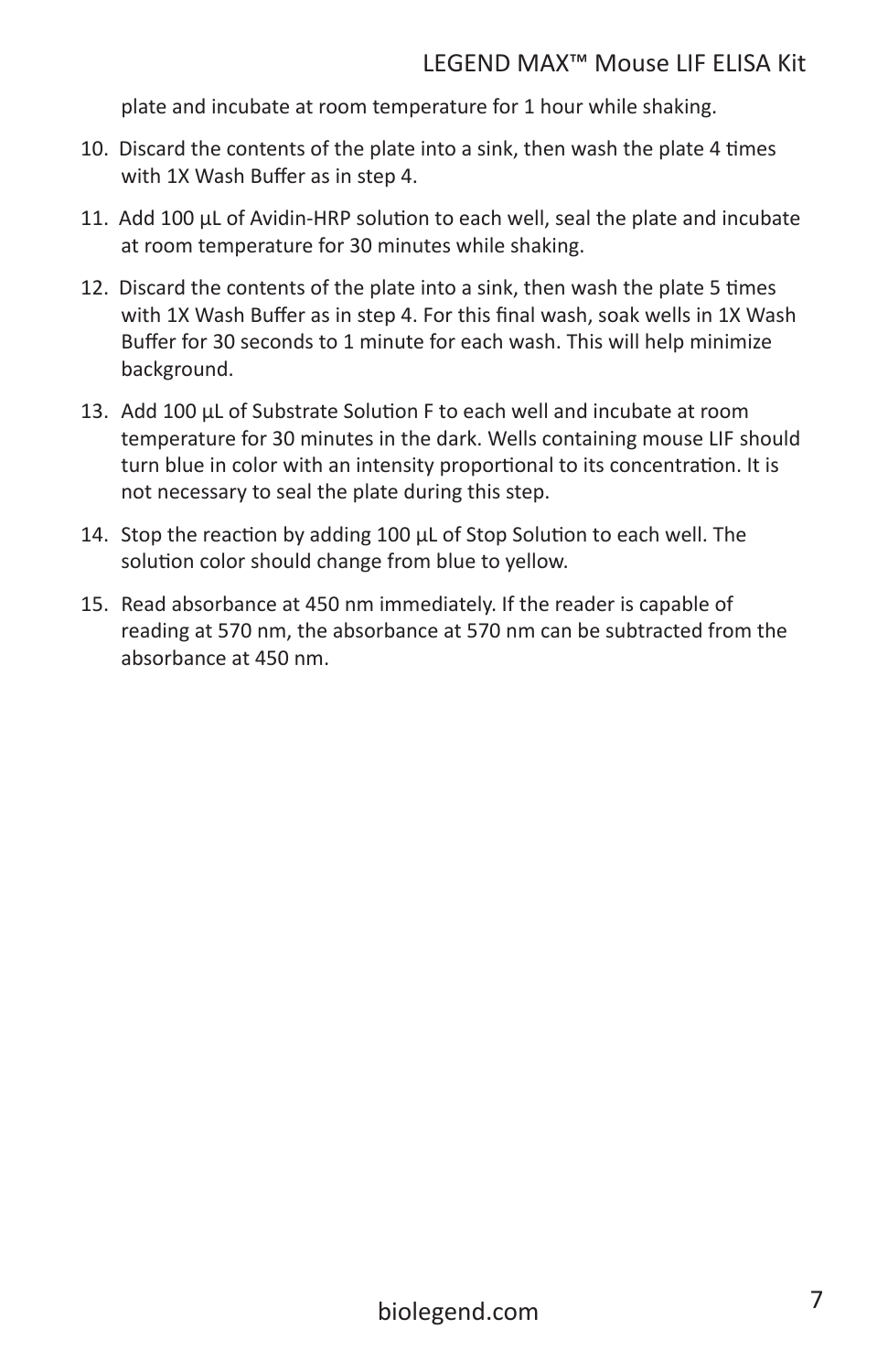#### **Assay Procedure Summary**

1. Wash 4 times. Add 50 μL Assay Buffer A.



2. Add 50 μL diluted standards or samples. Incubate 2 hrs, RT, shaking.



- 3. Wash 4 times. Add 100 μL Detection Antibody solution. Incubate 1 hr, RT, shaking.
- 4. Wash 4 times. Add 100 μL Avidin-HRP solution. Incubate 30 mins, RT, shaking.



5. Wash 5 times. Add 100 μL Substrate Solution F. Incubate 30 mins, RT, in the dark.



6. Add 100 μL Stop Solution.



7. Read absorbance at 450 nm and 570 nm.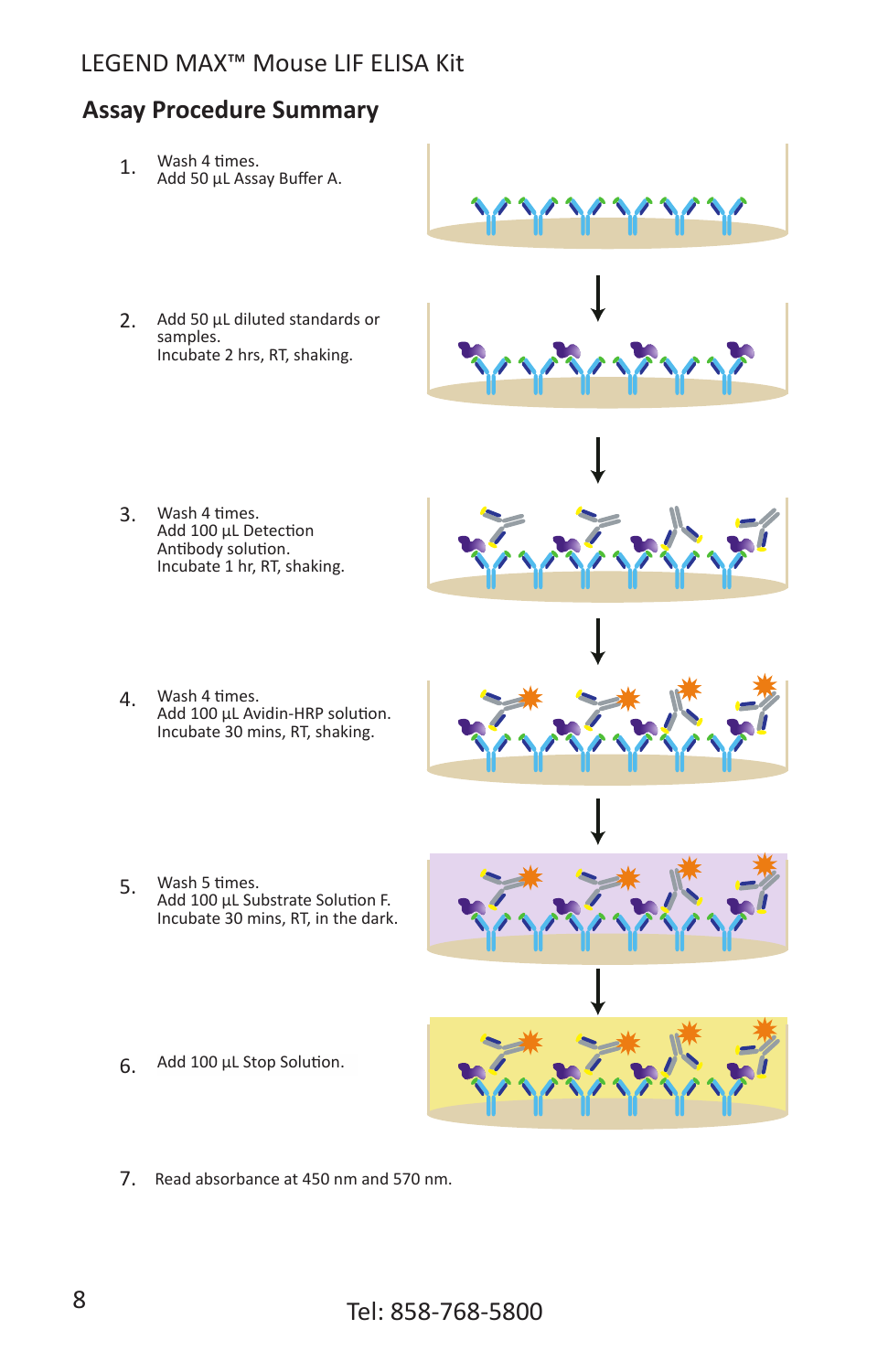#### **Calculation of Results:**

The data can be best calculated with computer-based curve-fitting software using a 5- or 4-parameter logistics curve-fitting algorithm. If an appropriate software is not available, use log-log graph paper to determine sample concentrations. Determine the mean absorbance for each set of duplicate or triplicate standards, controls, and samples. Plot the standard curve on log-log graph paper with protein concentration on the X-axis and absorbance on the Y-axis. Draw a best fit line through the standard points. To determine the unknown protein concentrations, find the mean absorbance value of the unknown concentration on the Y-axis and draw a horizontal line to the standard curve. At the point of intersection, draw a vertical line to the X-axis and read the protein concentration.

If samples were diluted, multiply the concentration by the appropriate dilution factor. If a test sample's absorbance value falls outside the linear portion of the standard curve, the test sample needs to be re-analyzed at a higher (or lower) dilution as appropriate.

#### **Typical Data:**

This standard curve was generated at BioLegend for demonstration purposes only. A standard curve must be run with each assay.

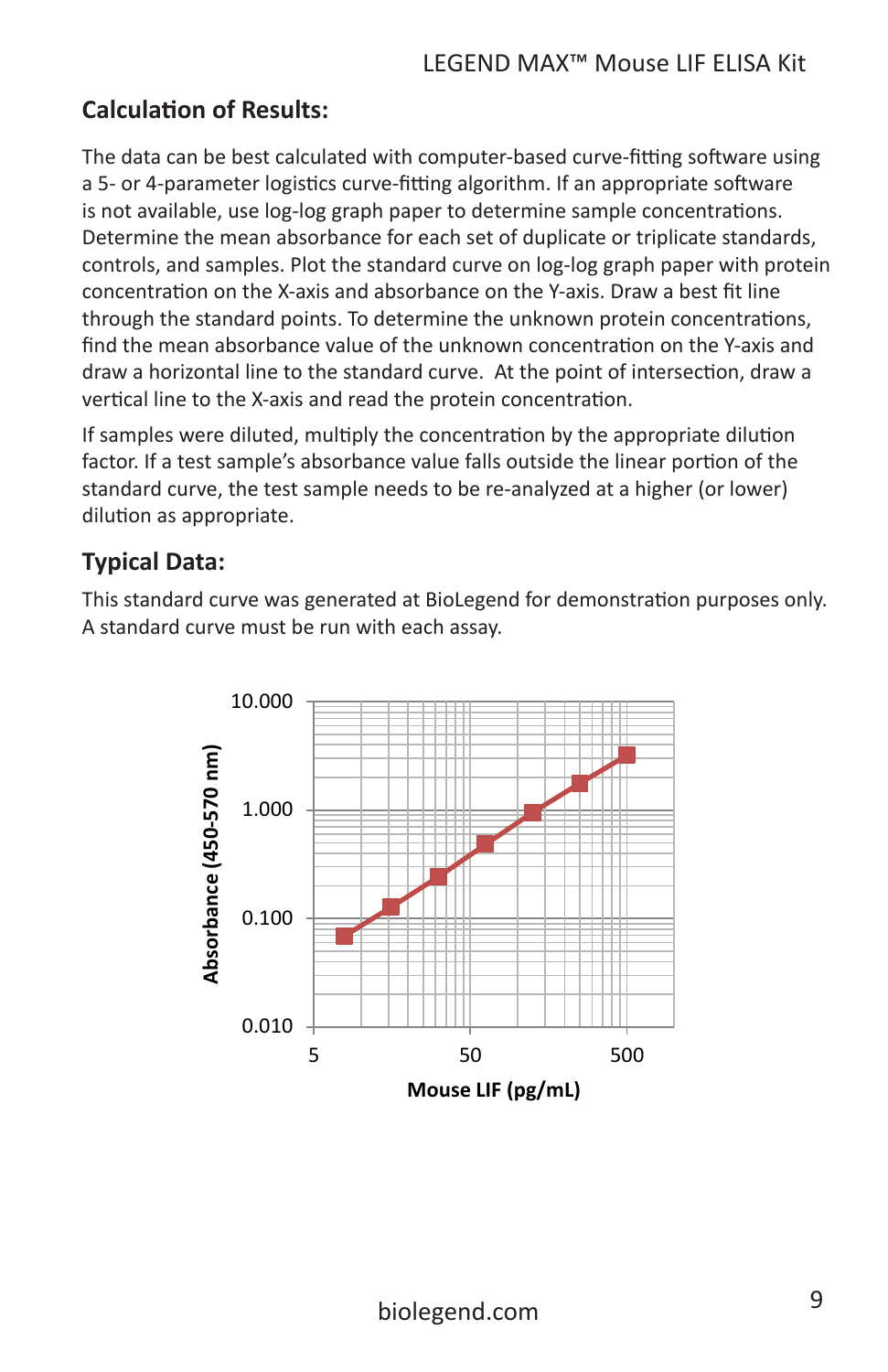#### **Performance Characteristics:**

*Specificity:* No cross-reactivity was observed when this kit was used to analyze the following recombinant proteins, each at 50 ng/mL.

| Category | Sample                                                                                                                                                                                                                                    |
|----------|-------------------------------------------------------------------------------------------------------------------------------------------------------------------------------------------------------------------------------------------|
| Mouse    | LIF R, gp130, CCL17 (TARC), CCL2 (MCP-1), CXCL10<br>(IP-10), CXCL11 (ITAC), CXCL12 (SDF-1β), CXCL9<br>(MIG), IFN-β1, IFN-γ, IL-12 (p70), IL-17A, IL-17A/F<br>Heterodimer, IL-1α, IL-1β, IL-2, IL-3, IL-4, IL-5, IL-6,<br>IL-7, IL-33, IL- |
| Proteins | ase B), NGAL (Lipocalin-2)                                                                                                                                                                                                                |

This kit cross-reacts with recombinant human LIF (50 ng/mL) at 0.7% relative to recombinant mouse LIF.

*Sensitivity:* The minimum detectable concentration is 1.6 pg/mL ± 0.8 pg/mL (Mean ± 2 SDs) (n=11).

*Recovery:* Recombinant mouse LIF, at concentrations of 250, 62.5, and 15.6 pg/mL, was spiked into the following mouse samples, then analyzed with the LEGEND MAX<sup>™</sup> Mouse LIF ELISA Kit.

| Sample Type        | % Recovery |
|--------------------|------------|
| Serum              | 86         |
| <b>EDTA Plasma</b> |            |
| Heparin Plasma     |            |
| Citrate Plasma     |            |

*Linearity:* Recombinant mouse LIF was spiked at 250 pg/mL into mouse serum and plasma samples to produce samples within the dynamic range, and then assayed with the kit to determine the dilutional linearity up to 8-fold dilutions. Alternatively, stimulated mouse splenocytes with high levels of LIF were diluted 10-fold with Assay Buffer A and assayed up to 1280-fold dilutions.

| Sample Type            | % Linearity |
|------------------------|-------------|
| Serum                  | 113         |
| <b>EDTA Plasma</b>     | 86          |
| Heparin Plasma         | 112         |
| l Citrate Plasma       |             |
| Stimulated Splenocytes | 98          |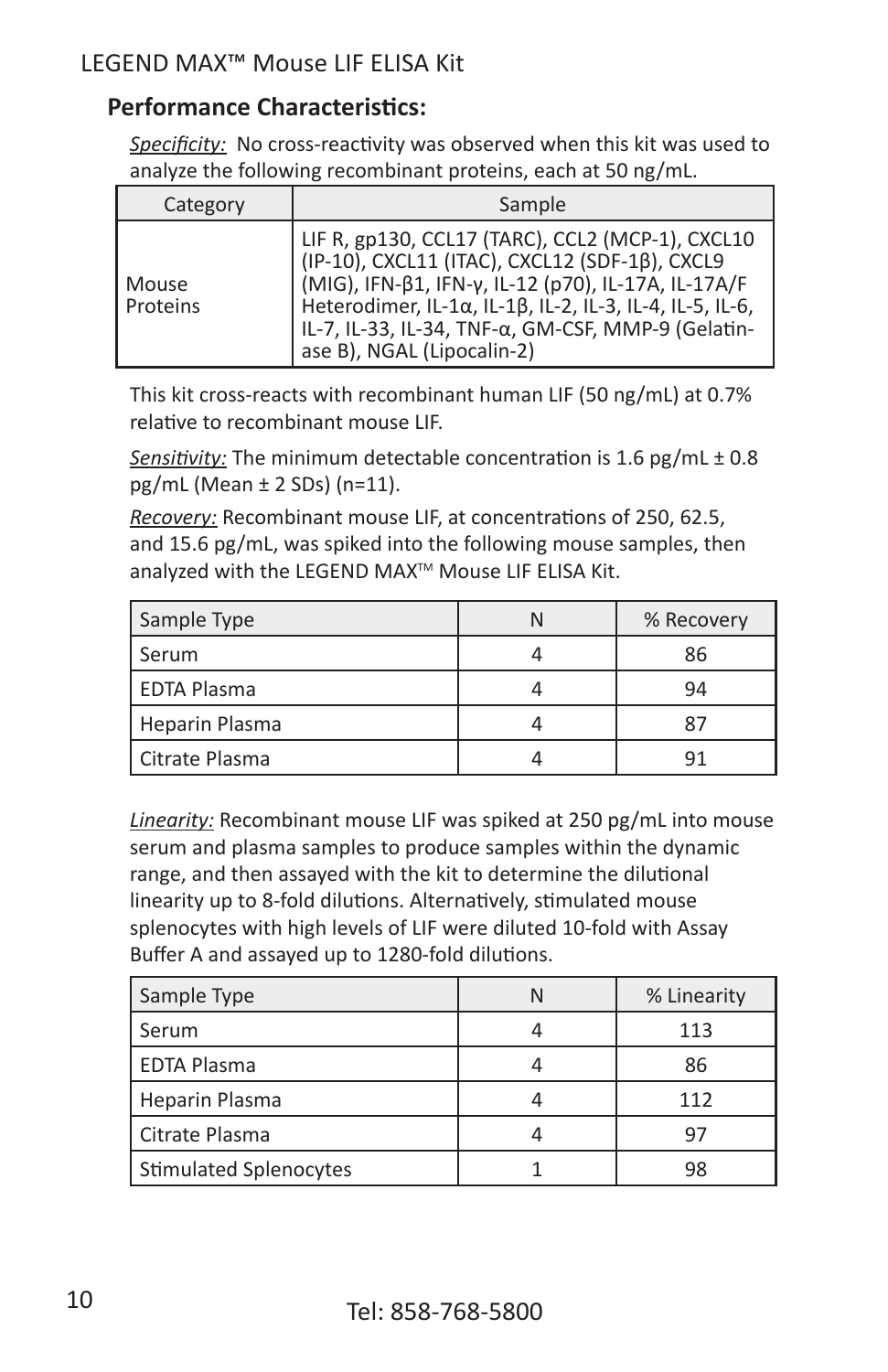*Intra-Assay Precision:* Two samples of mouse serum spiked with two different amounts of stimulated splenocytes were tested with 8 replicates in one assay.

| Concentration              | Sample 1 | Sample 2 |
|----------------------------|----------|----------|
| Number of Replicates       |          |          |
| Mean Concentration (pg/mL) | 68       | 12.7     |
| Standard Deviation         | 1.7      | 0.3      |
| $%$ CV                     | フ5       | フ5       |

*Inter-Assay Precision:* Two samples of mouse serum spiked with two different amounts of stimulated splenocytes were tested in four or three independent assays.

| Concentration              | Sample 1 | Sample 2 |
|----------------------------|----------|----------|
| Number of Assays           |          |          |
| Mean Concentration (pg/mL) | 68.1     | 13.3     |
| l Standard Deviation       | 4.8      | 0.7      |
| $%$ CV                     | 7 N      | 54       |

#### *Biological Samples:*

*Normal Ranges -* Serum and plasma (Heparain, EDTA, and Citrate) samples of four mouse strains (C57BL/6, BALB/c, Swiss Webster, and CD-1) were pooled from a minimum of ten mice each. All samples were tested for endogenous LIF.

| Sample Type        | N | % Detectable | Min.<br>(pg/mL) | Max.<br>(pg/mL) | Median<br>(pg/mL) |
|--------------------|---|--------------|-----------------|-----------------|-------------------|
| Serum              |   |              | $ND^*$          | $ND^*$          | $ND*$             |
| <b>EDTA Plasma</b> |   | 25           | $ND^*$          | 17              |                   |
| Heparin Plasma     |   | 25           | $ND^*$          |                 |                   |
| Citrate Plasma     |   | 25           | $ND^*$          |                 |                   |

*\*Not Detectable*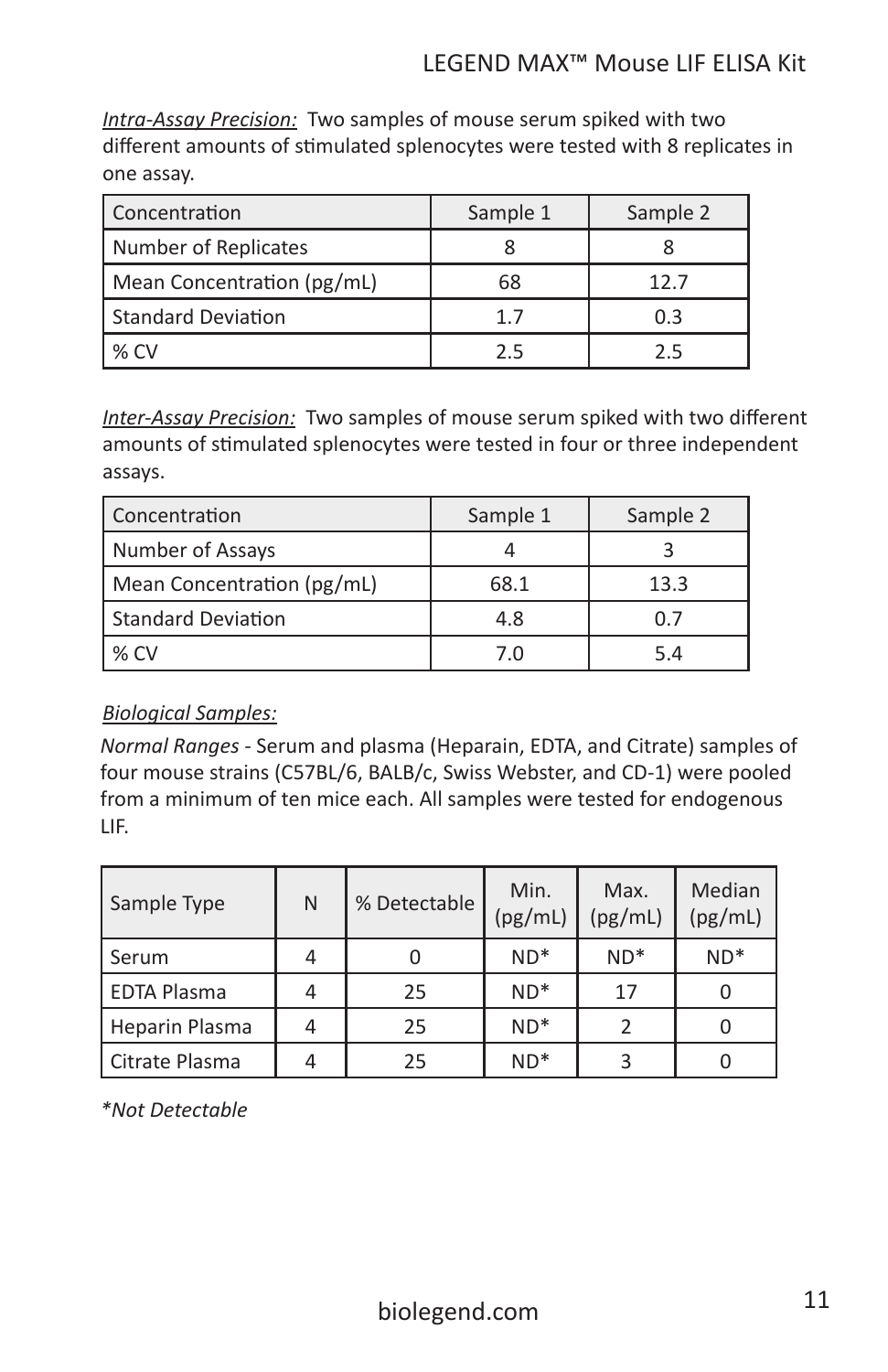*Cell Culture Supernatant -* Mouse splenocytes were isolated and plated in a 12-well plate at ~2 x 10<sup>6</sup> cells/mL in 10% FBS/RPMI. Cells were stimulated with CD3 and CD28 (both at 2 µg/mL), and supernatant was removed at day 1 and day 4 after stimulation and assayed for mouse LIF, both neat and after a 20-fold dilution in Assay Buffer A.

| Stimulation  | Time  | pg/mL  |
|--------------|-------|--------|
| CD3/CD28     | Day 1 | 370    |
| CD3/CD28     | Day 4 | 4124   |
| Unstimulated | Day 4 | $ND^*$ |

*\*Not Detectable*

*Tissue Culture Supernatant -* The lungs from one mouse were cut into smaller pieces and cultured in 10% FBS/RPMI. Supernatants were removed at 0, 1, 2, and 3 days and assayed for mouse LIF both, neat and after a 20-fold dilution in Assay Buffer A.



# **Cultured Mouse Lungs**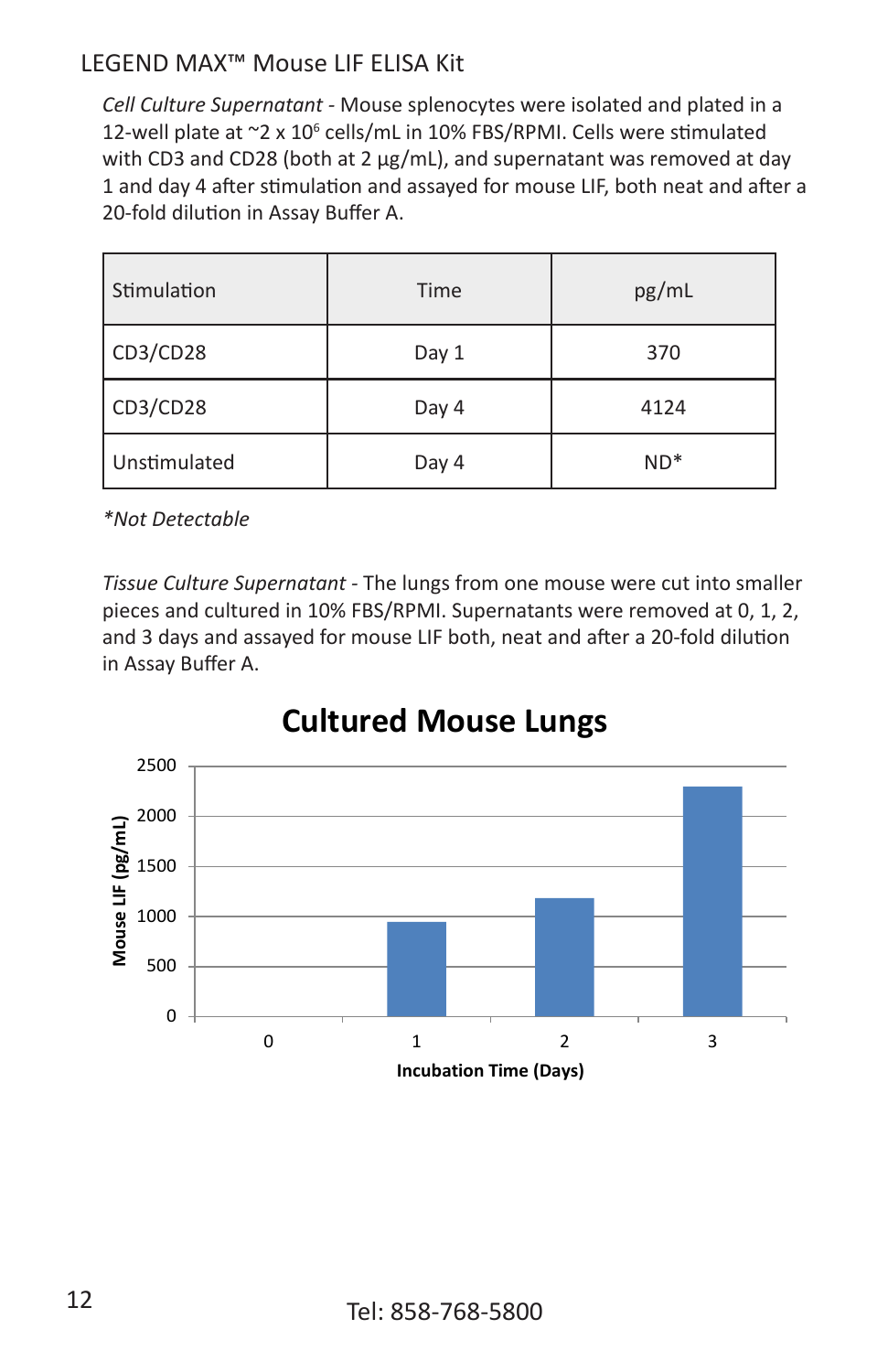## **Troubleshooting Guide:**

| Problem                                 | <b>Probable Cause</b>                                                                       | Solution                                                                                                                                                                 |  |
|-----------------------------------------|---------------------------------------------------------------------------------------------|--------------------------------------------------------------------------------------------------------------------------------------------------------------------------|--|
| High Background                         | Background wells were<br>contaminated                                                       | Avoid cross-well contamination by using<br>the provided plate sealers.                                                                                                   |  |
|                                         |                                                                                             | Use multichannel pipettes and change tips<br>between pipetting samples and reagents.                                                                                     |  |
|                                         | Insufficient washes                                                                         | Increase number of washes.<br>Increase soaking time between washes<br>prior to addition of substrate solution.                                                           |  |
|                                         | <b>TMB Substrate Solution</b><br>was contaminated                                           | TMB Substrate Solution should be clear<br>and colorless prior to addition to wells.<br>Use a clean container prior to pipetting<br>substrate solution into wells.        |  |
| No or poor signal                       | Detection Antibody,<br>Avidin-HRP or Substrate<br>solution were NOT added                   | Rerun the assay and follow the protocol.                                                                                                                                 |  |
|                                         | Wrong reagent or<br>reagents were added in<br>wrong sequential order                        |                                                                                                                                                                          |  |
|                                         | Insufficient plate agitation                                                                | The plate should be agitated during all<br>incubation steps using a plate shaker at a<br>speed where solutions in wells are within<br>constant motion without splashing. |  |
|                                         | The wash buffer contains<br>Sodium Azide (NaN3)                                             | Avoid Sodium Azide contamination in the<br>wash buffer as it inhibits HRP activity.                                                                                      |  |
|                                         | Incubations were done<br>at an inappropriate<br>temperature, timing or<br>without agitation | Rerun the assay and follow the protocol.                                                                                                                                 |  |
| Low or poor<br>standard curve<br>signal | The standard was<br>incorrectly reconstituted<br>or diluted                                 | Adjust the calculations and follow the<br>protocol.                                                                                                                      |  |
|                                         | Standard was<br>inappropriately stored                                                      | Store the reconstituted standard stock<br>solution in polypropylene vials at -70°C.<br>Avoid repeated freeze-thaw cycles.                                                |  |
|                                         | Reagents added to<br>wells with incorrect<br>concentrations                                 | Check for pipetting errors and the correct<br>reagent volume.                                                                                                            |  |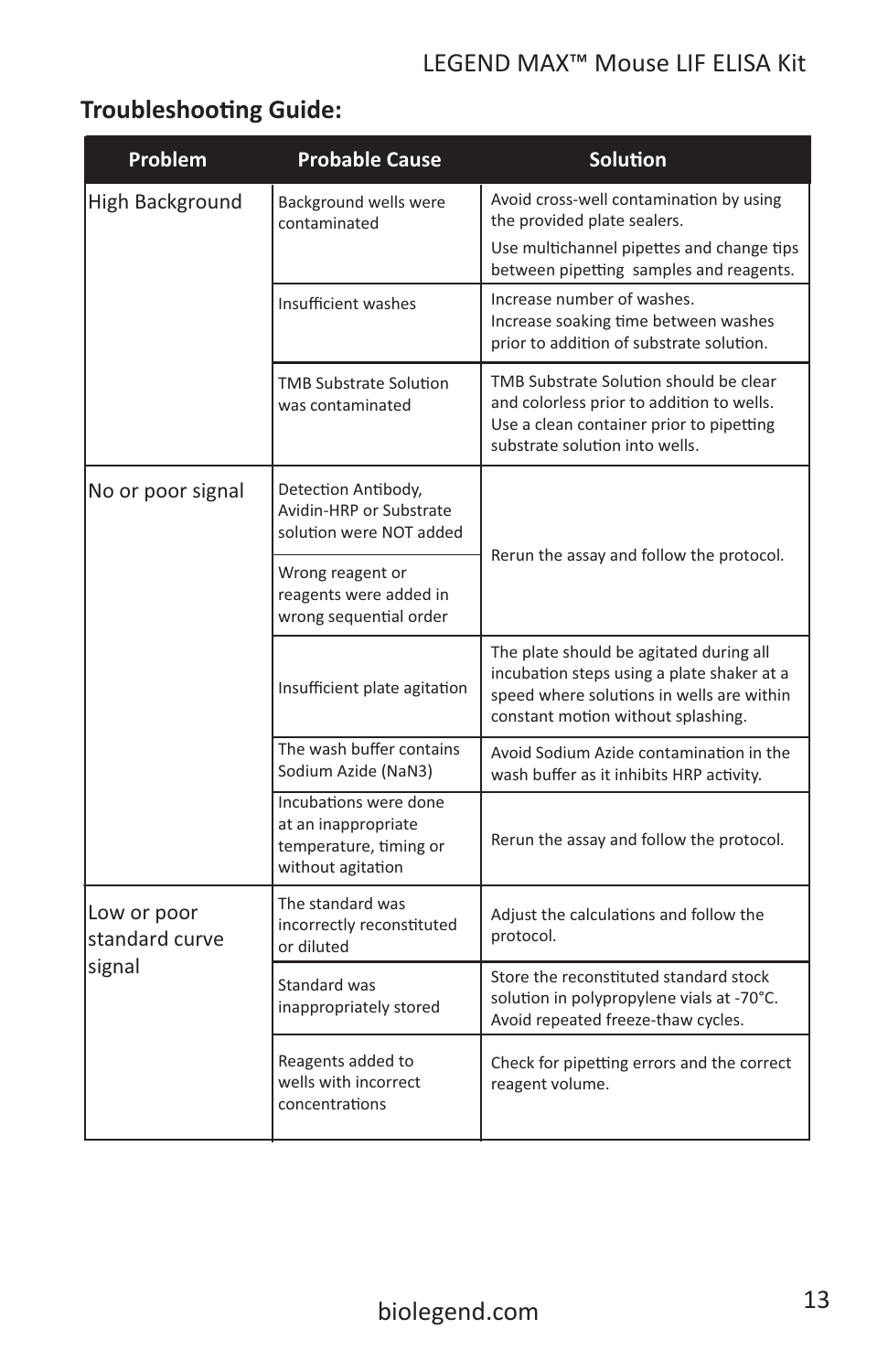| Problem                                              | <b>Probable Cause</b>                                                                                           | Solution                                                                                                                                                             |
|------------------------------------------------------|-----------------------------------------------------------------------------------------------------------------|----------------------------------------------------------------------------------------------------------------------------------------------------------------------|
| Signal is high,<br>standard curves<br>have saturated | Standard reconstituted<br>with less volume than<br>required                                                     | Reconstitute new lyophilized standard<br>with the correct volume of solution<br>recommended in the protocol.                                                         |
| signal                                               | Standards/samples,<br>detection antibody,<br>Avidin-HRP or substrate<br>solution were incubated<br>for too long | Rerun the assay and follow the protocol.                                                                                                                             |
| Sample readings                                      | Samples contain no or<br>below detectable levels of<br>the analyte                                              | If samples are below detectable levels, it<br>may be possible to use a larger sample<br>volume. Contact technical support for<br>appropriate protocol modifications. |
| are out of range                                     | Samples contain analyte<br>concentrations greater<br>than highest standard<br>point                             | Samples may require dilution and analysis.                                                                                                                           |
|                                                      | Multichannel pipette<br>errors                                                                                  | Confirm that pipette calibrations are<br>accurate.                                                                                                                   |
| High variation in<br>samples and/or                  | Plate washing was not<br>adequate or uniform                                                                    | Ensure pipette tips are tightly secured.<br>Ensure uniformity in all wash steps.                                                                                     |
| standards                                            | Non-homogenous samples                                                                                          | Thoroughly mix samples before assaying.                                                                                                                              |
|                                                      | Samples may have high<br>particulate matter                                                                     | Remove particulate matter by<br>centrifugation.                                                                                                                      |
|                                                      | Cross-well contamination                                                                                        | Do not reuse plate sealers.                                                                                                                                          |
|                                                      |                                                                                                                 | Always change tips for reagent additions.<br>Ensure that pipette tips do not touch the<br>reagents on the plate.                                                     |
|                                                      |                                                                                                                 |                                                                                                                                                                      |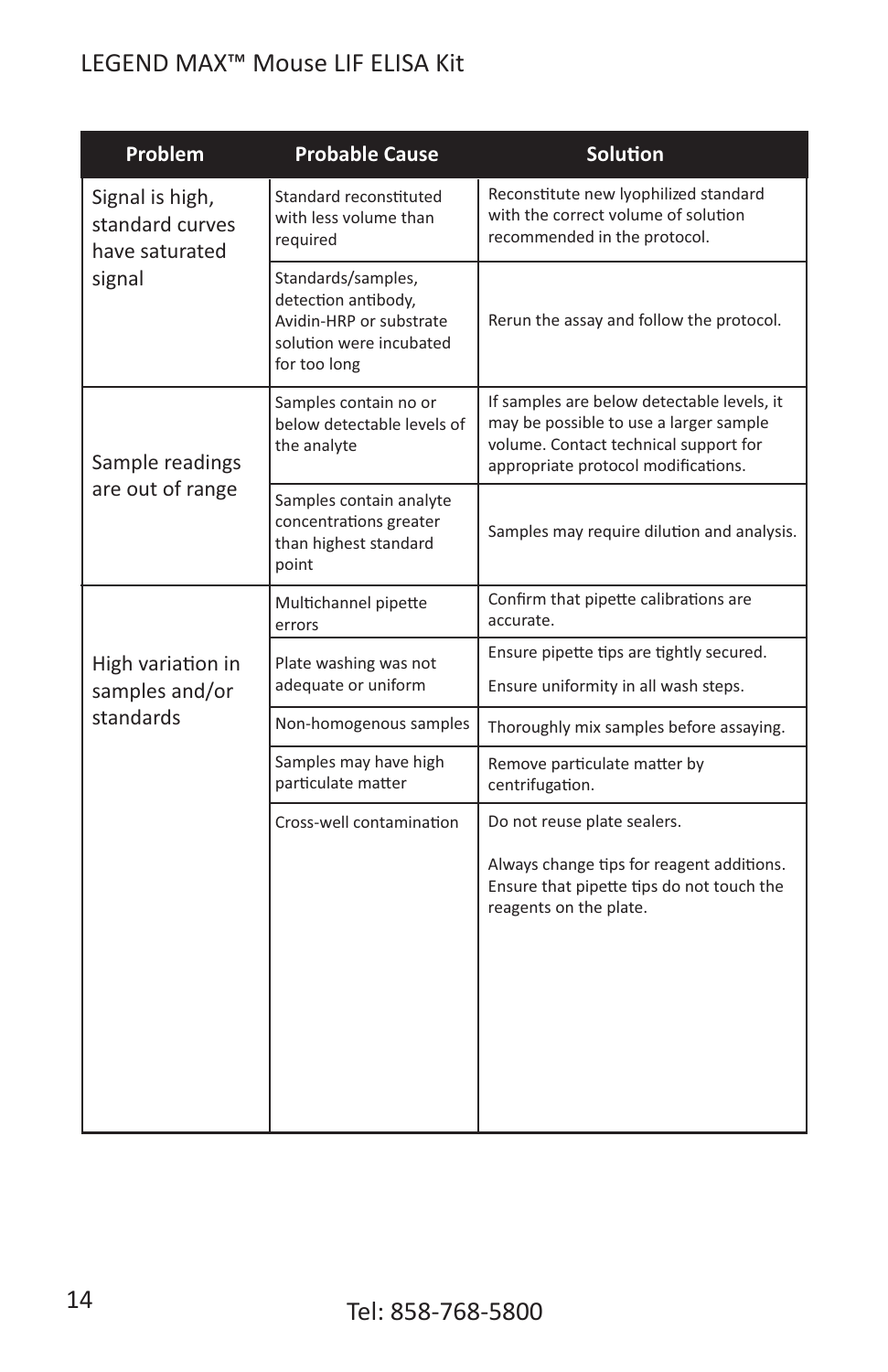| ELISA Plate Template | 12                       |                  |              |        |           |        |                       |                     |             |
|----------------------|--------------------------|------------------|--------------|--------|-----------|--------|-----------------------|---------------------|-------------|
|                      | $\Box$                   |                  |              |        |           |        |                       |                     |             |
|                      | $\overline{10}$          |                  |              |        |           |        |                       |                     |             |
|                      | $\circ$                  |                  |              |        |           |        |                       |                     |             |
|                      | $\infty$                 |                  |              |        |           |        |                       |                     |             |
|                      | $\overline{C}$           |                  |              |        |           |        |                       |                     |             |
|                      | $\circ$                  |                  |              |        |           |        |                       |                     |             |
|                      | $\overline{S}$           |                  |              |        |           |        |                       |                     |             |
|                      | 4                        |                  |              |        |           |        |                       |                     |             |
|                      | $\tilde{\mathfrak{c}}$   |                  |              |        |           |        |                       |                     |             |
|                      | $\overline{\mathcal{L}}$ |                  |              |        |           |        |                       |                     |             |
|                      |                          |                  |              |        |           |        |                       |                     |             |
|                      |                          | $\blacktriangle$ | $\mathbf{B}$ | $\cup$ | $\square$ | $\Box$ | $\boxed{\phantom{1}}$ | $\circlearrowright$ | $\mathbf H$ |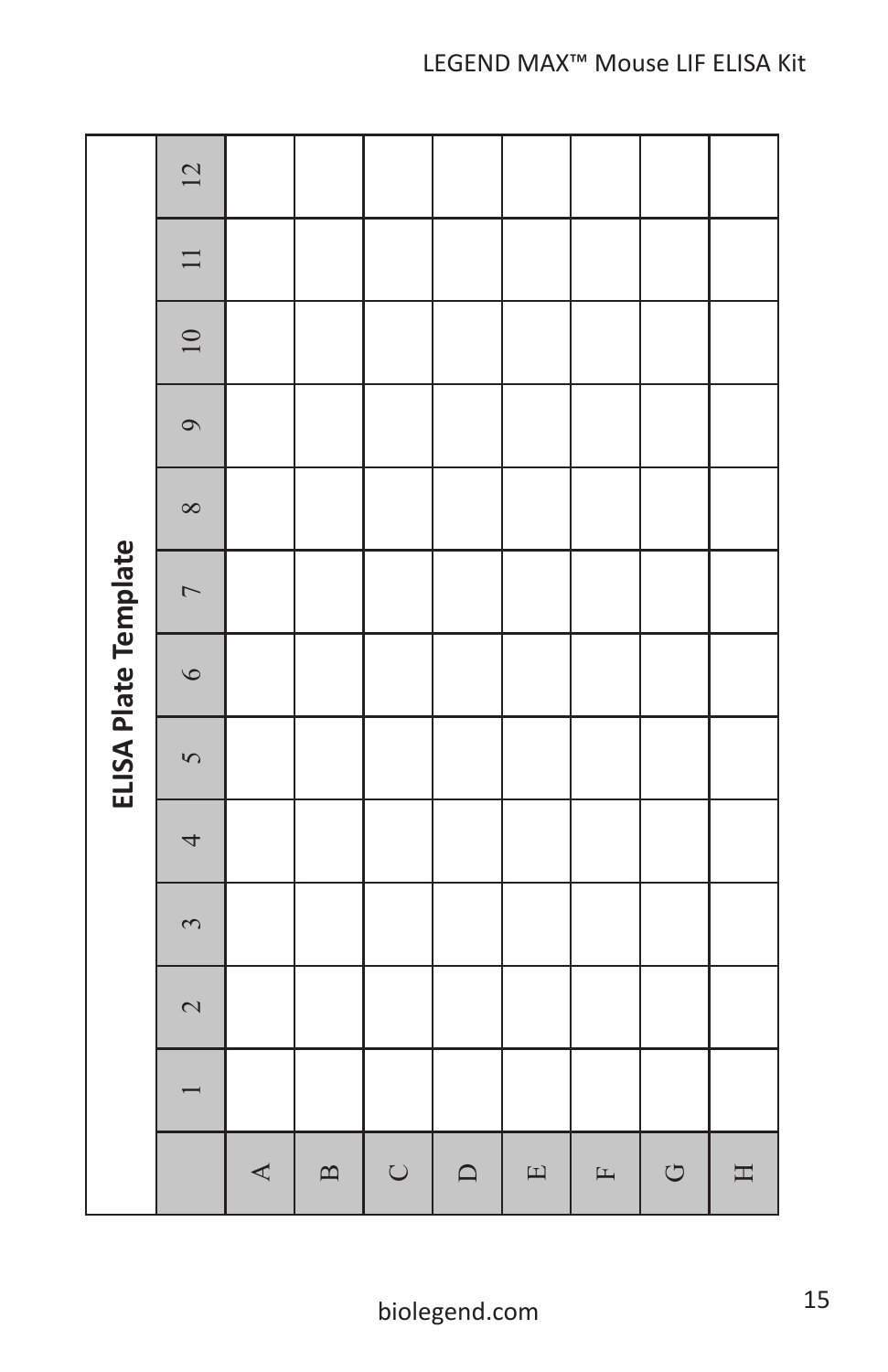|  | LEGEND MAX™ Mouse LIF ELISA Kit |
|--|---------------------------------|
|--|---------------------------------|

**Notes**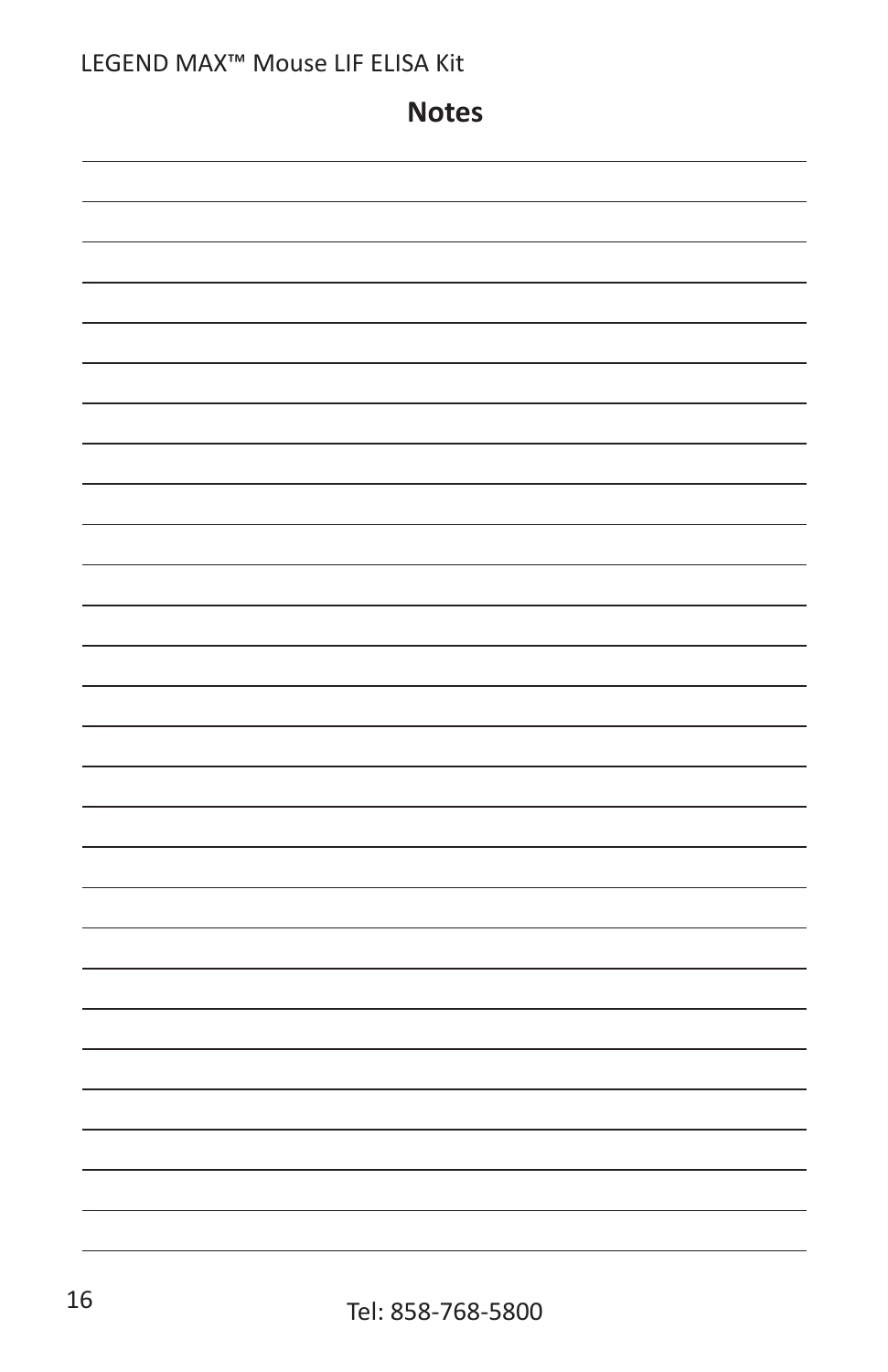## **Notes**